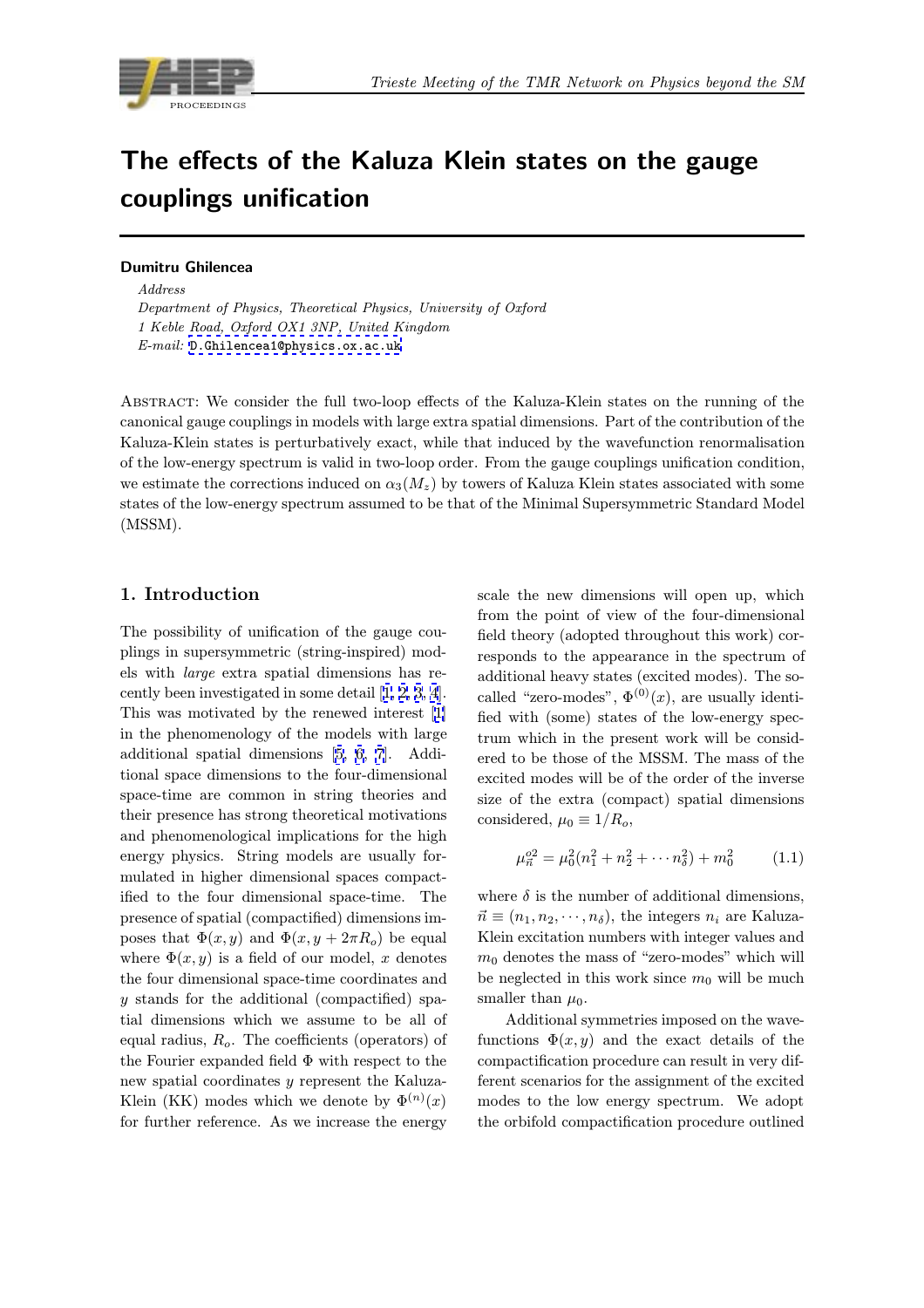in [1] and, although the assignment of excited modes is model dependent, in general these additional states may exist for the gauge sector, for the Higgs fields and even for the fermions [1]. As we [w](#page-6-0)ill discuss later this leads to different phenomenological predictions, due to the different beta function coefficients such choices bring in.

The purpose of the present work is to [pre](#page-6-0)sent the two-loop Renormalisation Group Evolution (RGE) equations in models with (large) extra dimensions and to give some insights into the phenomenology of the models with Kaluza-Klein momentum states which may lower significantly the unification/string scale through their effects on the RGE. The low-energy spectrum is assumed to be that of the Minimal Supersymmetric Standard Model (MSSM) with an additional set of Kaluza-Klein states whose "zero-level" modes are identified with the corresponding MSSM states. Our results are subject to further (Type  $I/I'$ ) string thresholds at the high scale.

We evaluated<sup>1</sup> the *exact* perturbative contribution of the Kaluza-Klein states to the "running" of the gauge couplings with the scale<sup>2</sup>. Our approach to quantifying these effects is different from that of [1] where this is done in a one-loop calculation where the thresholds induced by the Kaluza-Klein modes as well as the higher order perturbative contributions to the canonical gauge coupling<sup>3</sup> are [n](#page-6-0)eglected. We find similar results to those of  $[1]$  for the power-law running  $[1, 5, 7]$ of the couplings, induced by the (large number of) Kaluza-Klein states. We also included in the present analysis the two-loop effects above the decompactific[at](#page-6-0)ion scale  $\mu_0$ , due to one-loo[p](#page-6-0) [wave](#page-6-0)function renormalisation of the low-energy spectrum assumed to be that of the MSSM. Such effects are present because the anomalous dimensions of the matter fields of the low-energy spectrum "feel" (in one-loop order) the presence of

"zero-modes" (identified with the MSSM states, hence giving the usual MSSM two-loop contribution) and that of the excited (heavy) modes described by the interaction Lagrangian between the MSSM states and the (excited) Kaluza-Klein states. The one-loop corrected wavefunctions of the MSSM states induce the two-loop contribution to the running of the gauge couplings. Such two-loop effects (above  $\mu_o$  scale) were not included in the previous analyses of this topic [1, 2].

The two-loop RGE equations for the gauge couplings are applied to two models we consider to investigate. The first case will be that of the MSSM with excited modes for the gauge s[ecto](#page-6-0)r and for the two Higgses. The Kaluza Klein state  $\mathcal{H}^{(n)}$  for any of the two MSSM Higgs fields will be a massive chiral  $\mathcal{N} = 1$  multiplet  $\mathcal{H}^{(n)} =$  $(H^{(n)}, \psi_H^{(n)})$ . For the gauge boson sector, a massive gauge boson mode (i.e. a massive  $\mathcal{N} = 1$ vector supermultiplet) which we call  $V^{(n)}$  is represented by an  $\mathcal{N}=1$  massless vector supermultiplet  $\mathcal{A}^{(n)} = (A^{(n)}, \lambda^{(n)})$  (which for  $n = 0$  will be identified with MSSM gauge bosons) and a  $\mathcal{N}=1$  chiral supermultiplet in the adjoint representation,  $\tilde{A}^{(n)} = (\phi^{(n)}, \psi^{(n)})$ . The supermultiplet  $\tilde{A}^{(0)}$  is not present as a low-energy state of the MSSM and this is ensured by requiring the  $\tilde{A}(x, y)$  field be odd under the  $Z_2$  orbifold compactification procedure and thus has no zero mode component<sup>4</sup> [1]. This completes the description of the assignment of the Kaluza-Klein modes to the low-energy spectrum for this case. For the second case we will consider that only the gauge sector has [a](#page-6-0)dditional towers of Kaluza-Klein modes while the Higgses and the fermions live on the boundary without any (non-zero) excitations.

The above description of the Kaluza-Klein states for the models considered fixes the contribution of each excited mode to the one-loop

 $1$ up to a technical approximation in which a discrete sum is replaced by an integral

<sup>&</sup>lt;sup>2</sup>The detailed derivation of the full two-loop RGE flow for the gauge couplings will be presented elsewhere [8].

<sup>3</sup>Note that for field theory calculations one uses the canonical gauge coupling, as opposed to the holomorphic gauge coupling (present in string theory calculations) defined as the coefficient of the gauge kinetic term. For a full discussion and a relationship between the two coup[lin](#page-6-0)gs see [9, 10, 11].

<sup>4</sup>The initial tower of KK states is split into two towers of given parity (odd and even with respect to  $y$ ) with half the number of states each plus a zero-mode state. For the case when the extra dimensions are compactified on  $S^1/Z_2$  at least, an extra factor  $\sqrt{2}$  comes with any coupling of excited modes as compared to the similar coupling of zero-modes, due to the normalisation of the KK basis. In the RGE equations the two effects of reducing the number of states and of increasing  $\alpha_i$  by  $(\sqrt{2})^2$  will cancel against each other.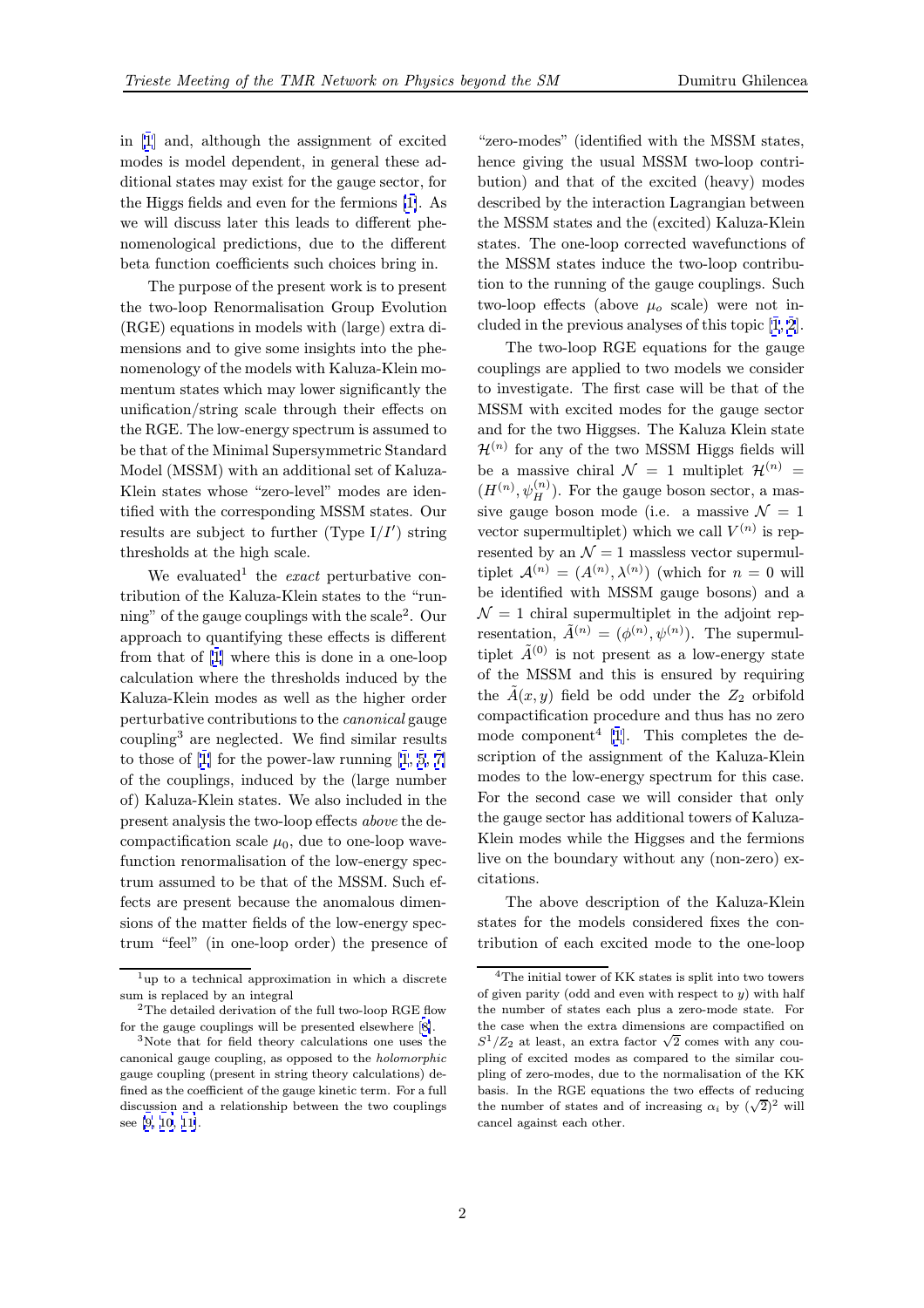<span id="page-2-0"></span>beta function coefficients and this will enable us to compute their effects on the evolution of the gauge couplings. Further information is needed for a full two-loop calculation, such as the interaction Lagrangian between zero-modes and excited modes; in the absence of a fully derived MSSM from a higher dimensional string model for the models to be investigated here we will make some generic assumptions about the aforementioned interaction. Moreover, string thresholds at the high scale (not known) may affect our conclusions and an accurate calculation should consider them as well. The two cases we consider may not be the most relevant for phenomenology and there could be difficulties with deriving them from a generic string model, but the method we present is more general and could be used for other cases, too.

# 2. The evolution equations in models with extra spatial dimensions

In this section we present the effects of the KK states on the running of the gauge couplings below the scale where a more fundamental theory (of strings) will apply. There are good reasons [8] to think that a field theory approach to quantifying the effects of the Kaluza-Klein states using standard RGE techniques is appropriate for those states situated well below the string scale. [In](#page-6-0) our (four-dimensional) field theory approach, we therefore truncate the (infinite) tower of KK states to a finite number of states situated below this scale, and under these circumstances the use of the Renormalisation Group Evolution (RGE) techniques is indeed justified. The result (eq. 2.1) is derived using the the Novikov-Shifman-Vainshtein-Zakharov "beta function" [9, 10, 11]. The "running" of the gauge couplings due to Kaluza-Klein states alone is actually perturbatively exact, it includes the sum of their threshold effects and their mass renormalisat[ion effect](#page-6-0)s (to all orders in perturbation theory)) due to any additional gauge and/or Yukawa interactions. In fact the two effects "conspire" together to give a dependence of the RGE equations on the bare mass (eq.(2.1) only [8] of the KK states. The origin of this effect can be traced to the fact that the holomorphic gauge coupling runs at one-

loop level only in  $\mathcal{N} = 2$  theories. However, the contribution to the RGE due to the MSSM matter wave-function renormalisation is valid in two-loop order only, therefore the overall effect,  $eq.(2.1)$ , is valid in this approximation only. Following this idea, we showed [8] that the overall two-loop value of the gauge couplings just below the scale  $\mu_o$  has the following structure

$$
\alpha_{i}^{-1}(\mu_{0}) = \alpha_{i}^{-1}(\Lambda)
$$
\n
$$
+ \frac{\tilde{b}_{i}}{2\pi} \left\{ \frac{\pi^{\delta/2}}{\delta \Gamma(1 + \delta/2)} \left[ \left( \frac{\Lambda}{\mu_{0}} \right)^{\delta} - 1 \right] - \ln \frac{\Lambda}{\mu_{0}} \right\}
$$
\n
$$
+ \frac{b_{i}}{2\pi} \ln \frac{\Lambda}{\mu_{0}} + \frac{T^{i}(G)}{2\pi} \ln \frac{\alpha_{\Lambda}}{\alpha_{i}(\mu_{0})}
$$
\n
$$
+ \frac{1}{4\pi} \sum_{k=1}^{3} (b_{ik} - 2 b_{k} T_{k}(G) \delta_{ik}) \int_{\mu_{0}}^{\Lambda} \frac{d \ln \mu}{2\pi} \alpha_{k}(\mu)
$$
\n
$$
+ \frac{1}{4\pi} \sum_{k=1}^{3} (b_{ik} - 2 b_{k} T_{k}(G) \delta_{ik} - b_{ik}^{H})
$$
\n
$$
\times \int_{\mu_{0}}^{\Lambda} \frac{d \ln \mu}{2\pi} \alpha_{k}(\mu) f(\mu, \mu_{0}; \delta)
$$
\n
$$
+ \frac{1}{4\pi} \sum_{k=1}^{3} b_{ik}^{H} \int_{\mu_{0}}^{\Lambda} \frac{d \ln \mu}{2\pi} \alpha_{k}(\mu) g(\mu, \mu_{0}; \delta) \quad (2.1)
$$

We used the following notations:  $\Lambda$  represents the high scale of the model where all couplings meet,  $\alpha_i(\Lambda) = \alpha_{\Lambda}, b_i$  is the sum over the Dynkin indices for the distinct representations (of the gauge group) that have a tower of Kaluza-Klein states,  $\mu_0 \equiv 1/R_o$ ,  $b_i$  is the one-loop MSSM beta function coefficient,  $(b_i = 33/5, 1, -3)$ . The oneloop gauge wavefunction renormalisation effects<sup>5</sup> are accounted for by the last term in the third line of eq. $(2.1)$ . This term is perturbatively exact [9], and hence includes all higher (than oneloop) orders as well. Further,  $b_{ik}$  is the two loop MSSM-only beta function, so the term with the coefficient  $(b_{ik} - 2b_kT_k\delta_{ik})$  accounts for the "sta[nd](#page-6-0)ard" two-loop MSSM effects to  $\alpha_i^{-1}$  due to the wavefunction renormalisation (induced by the MSSM gauge bosons) of the three MSSM generations and Higgs fields;  $b_{ik}^H$  is the two loop contribution due to the two Higgs doublets via their one-loop wavefunction renormalisation induced by *excited* KK modes (of the gauge sector) only. The term with the coefficient  $(b_{ik} -$ 

 $^{5}$ this is a two-loop order contribution to  $\alpha_{i}^{-1}$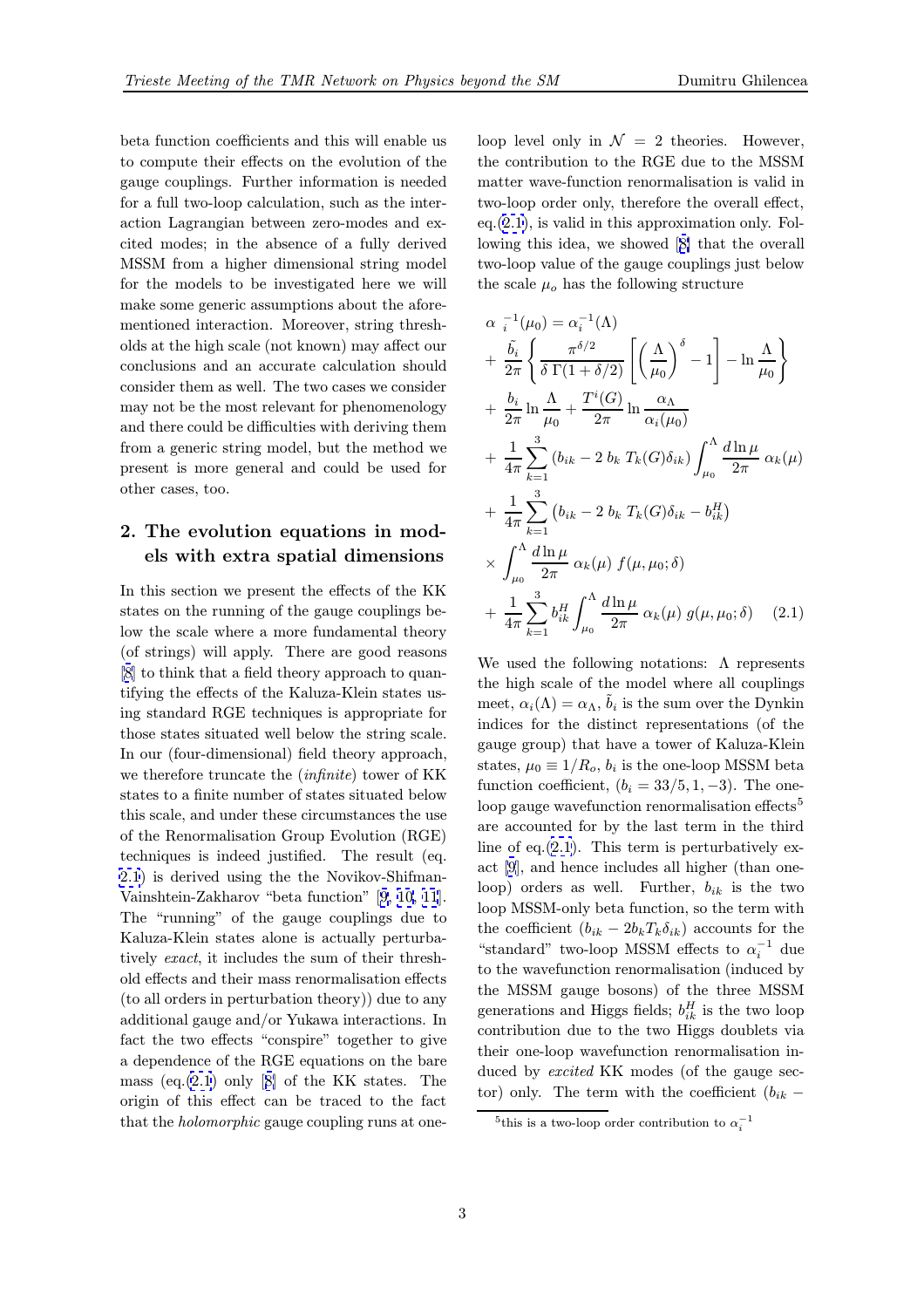$2b_k$   $T_k(G)\delta_{ik} - b_{ik}^H$  is the similar contribution coming from the one-loop wavefunction renormalisation of the three MSSM families (due to excited KK gauge modes).

Finally, the functions  $f, g$  are model dependent form factors which encode some information regarding the contribution  $\Delta\gamma_{\phi}$  of the excited Kaluza Klein states to the anomalous dimensions  $\gamma_{\phi}$  of the MSSM fields, i.e.  $\gamma_{\phi} = \gamma_{\phi}^{o} + \Delta \gamma_{\phi}$ where  $\gamma_{\phi}^{o}$  is just the MSSM anomalous dimension of the MSSM field  $\phi$  induced by the MSSM states only. These form factors could be computed in a Lagrangian formulation of the theory in higher dimensions compactified to the four dimensional space-time. In the absence of a fully derived MSSM from such a theory, we assumed that

$$
\Delta \gamma_{\phi}(m) = -f_{\phi}(m, \mu_0; \delta) \sum_{j=1}^{3} 2\alpha_k(m) C_k(\phi)
$$
\n(2.2)

for energy scales  $\mu_0 \leq m \leq \Lambda$  and where  $\phi$  stands for the MSSM fermions.  $C_k(\phi)$  is the Casimir operator for the representation  $\phi$ . For the two Higgses the similar form factor is denoted by  $g$ . Below the scale  $\mu_0$  the form factors  $f, g$  vanish while above this scale can be taken equal. In the limit  $\delta \to 0$  we recover the usual MSSM running  $(f(m, \mu_0; 0) = g(m, \mu_0; 0) = 0)$ . Below the scale  $\mu_0$  the usual MSSM spectrum and RGE equations apply.

Although the form factors  $f$  and  $g$  are model dependent, some general information about their form is available. As emphasized in [6, 12], for orbifold compactifications, the couplings  $\alpha_{i,\vec{n}}$  between two massless twisted modes (i.e. a lowenergy state without KK excitations) situated at the same fixed point of the orbifold a[nd](#page-6-0) [one](#page-6-0) untwisted (i.e. one with KK modes, as a KK boson) of level  $\vec{n}$  is changed from the ordinary gauge coupling  $\alpha_j$ , and hence  $f(m, \mu_0, \delta)$  is expected to be proportional to

$$
f(m, \mu_0, \delta) \propto N_{KK}(m, \mu_0, \delta) \rho^{-\mu_{\vec{n}}^{o2} \alpha_H} \qquad (2.3)
$$

where  $\alpha_H$  is the four dimensional heterotic string coupling,  $\alpha_H = 1/M_H^2$  and  $\rho$  is a number which depends on the orbifold twist [12], being of order 10 or larger. Also  $N_{KK}(m, \mu_0, \delta)$  is an average number of Kaluza-Klein states coupling to

the two massless twisted modes and accounts for summing up all the effects due to Kaluza Klein modes which renormalise the wave function of the low-energy (twisted) states. If  $\mu_{\vec{n}}^{\circ 2} \equiv \vec{n}^2 \mu_0^2 \ll$  $\Lambda^2$  and since  $\Lambda$  is identified with the string scale  $M_H$ , then

$$
f(m, \mu_0, \delta) \propto N_{KK}(m, \mu_0, \delta) \tag{2.4}
$$

In this case of "large" compactification radius situated well below the string scale, the two loop effects due to Kaluza-Klein will have an enhancement role due to  $N_{KK}$ .

If  $\mu_{\vec{n}}^{\circ 2} \equiv \vec{n}^2 \mu_0^2 \lesssim \Lambda^2$  then the couplings  $\alpha_{j,\vec{n}}$ are strongly suppressed and two loop effects induced by excited Kaluza-Klein modes become less significant and therefore the predictions from the RGE equations are less dependent to the exact details (the interaction Lagrangian between the light states and the Kaluza-Klein states) of the theory, encoded in  $f$  and  $g$ . If so we are mainly left with the usual MSSM two-loop terms, but the validity of (2.1) is rather limited in this case.

We also note that the power-law behaviour of the RGE for the gauge couplings should be restricted, for consiste[ncy](#page-2-0) with the orbifold models to values of  $\delta = 1, 2$  as the higher powers would introduce a scale dependence not present in the large radius limit of the string calculations. More explicitly, the one-loop string corrected relation between the gauge couplings, at the string scale is

$$
\alpha_i^{-1}(M_{string}) = \alpha_{string}^{-1} + \frac{1}{4\pi} \Delta_i \tag{2.5}
$$

where the values of  $\Delta_i$  have a large radius behaviour

$$
\Delta_i \propto (Radius)^2 \tag{2.6}
$$

for Calabi-Yau [13] compactifications.

The origin of this apparent discrepancy<sup>6</sup> between the string thresholds scale dependence restricted to  $R_o^2$  in the large radius limit and that we obtained  $(R_o^{\delta})$  is in the exact structure of the spectrum of the model. In our calculation we considered that all towers of Kaluza-Klein states are  $\mathcal{N} = 2$  supersymmetric for all  $\delta = 1, 2, ... 6$ .

<sup>&</sup>lt;sup>6</sup>Note that  $\Delta_i$  includes both momentum and winding modes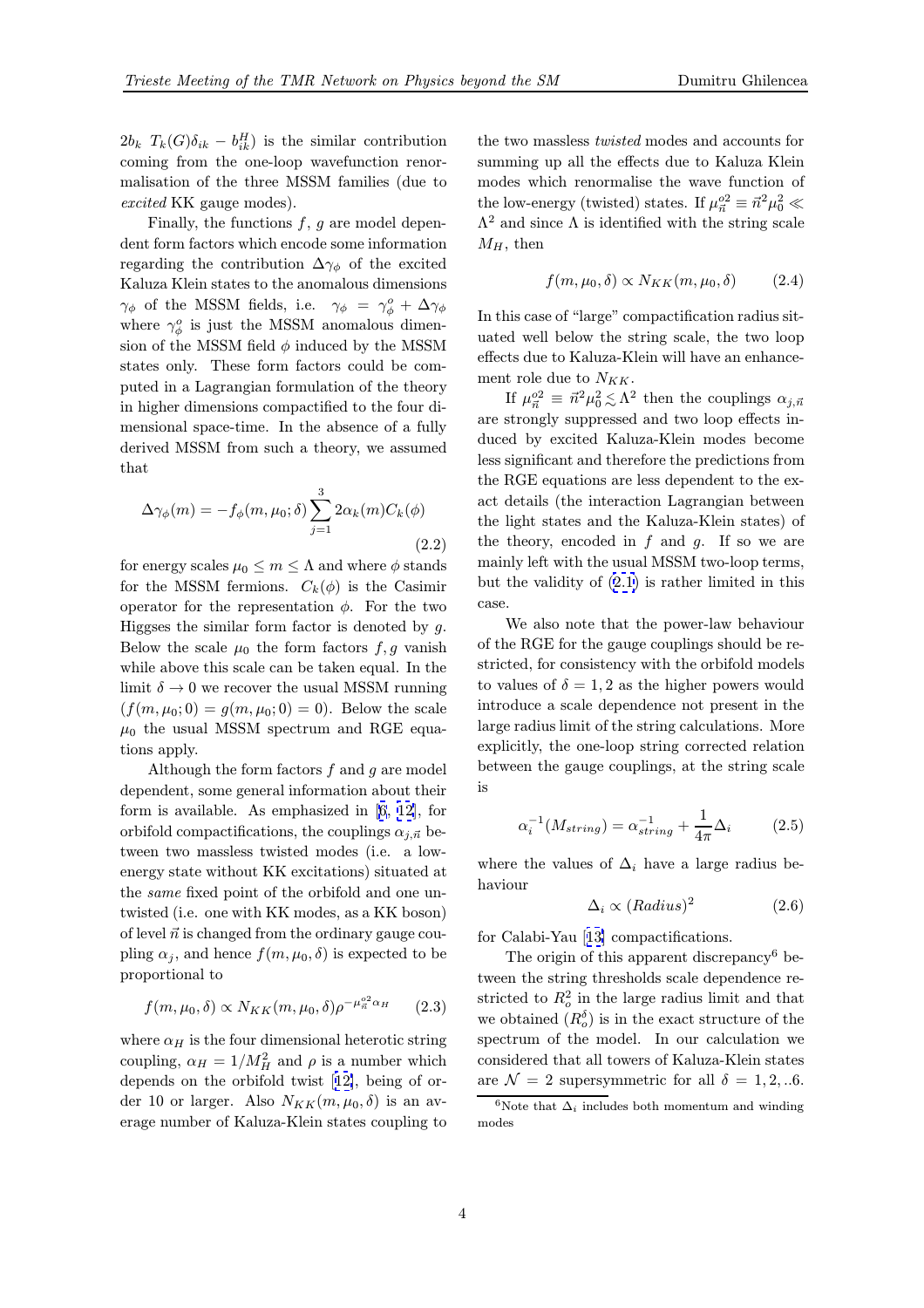In string models this is true only for  $\delta = 1, 2$ , the rest of the spectrum having  $\mathcal{N} = 4$  supersymmetry and hence does not induce any RGE running of the holomorphic coupling. The overall running will therefore be due to the  $\mathcal{N}=2$ sector only. This remains also true when we evaluate the canonical gauge coupling with the sum over the Kaluza-Klein states restricted to  $\mathcal{N}=2$ sector, thus explaining the  $R_o^2$  dependence<sup>7</sup>.

# 3. Two models and their predictions

In this section we consider two models and estimate the size of the corrections on  $\alpha_3(M_z)$  induced by the KK states, assuming the gauge couplings unification.

Model A considers excited KK modes for the MSSM gauge bosons and for the two Higgses<sup>8</sup> while model B includes only Kaluza Klein gauge bosons in addition to the MSSM spectrum. The excited modes are assumed to be  $\mathcal{N}=2$  massless vector multiplets (gauge modes) and  $\mathcal{N}=2$  hypermultiplets (Higgs modes). To ensure that the "zero-level" modes are indeed only  $\mathcal{N}=1$  supersymmetric multiplets, additional symmetry conditions must be imposed. For orbifold compactifications, the chiral adjoint component of  $\mathcal{N} = 2$ vector multiplet is considered odd under the discrete group of the orbifold so that it does not have zero modes<sup>9</sup>, the three generations of the MSSM are assumed to lie all at the (same) fixed points of the orbifold considered (this avoids the presence of KK states for them) and that after compactification the spectrum of the MSSM is indeed reproduced entirely. These are strong assumptions and must be recovered while deriving such models within a Lagrangian formalism in a  $4+\delta$  dimensional space. Assuming that all these conditions are fulfilled, the coefficient  $b_i$  of  $(2.1)$ should be replaced by the combination

$$
\tilde{b}_i(\xi) = \xi [T(R_{H_u}^i) + T(R_{H_d}^i)] + T^i(G) - 3T^i(G) \n= 2 \xi T_i(H_u) - 2T_i(G)
$$

$$
= \left\{ \frac{3}{5} \xi; \ \xi - 4; \ -6 \right\}_i \tag{3.1}
$$

where  $T^{i}(H_u) = T^{i}(H_d) = (3/10, 2, 0)_{i}$ . For model A  $\xi = 1$  and for model B  $\xi = 0$ . The last and second-last term in the first line of equation (3.1) represent the contribution of a Kaluza-Klein state of the gauge sector, associated with the  $\mathcal{N}=1$  massive vector supermultiplet which consists of  $\mathcal{N}=1$  massless vector supermultiplet and a chiral supermultiplet in the adjoint representation, hence the terms  $-3T_i(G)$  and the term  $T_i(G)$  respectively, to account for the excited mode of the gauge boson <sup>10</sup>.

We assume that above the scale  $\mu_0$  the values of the form factors  $f$  and  $g$  due to KK gauge effects are fixed to the following value

$$
f_{\phi_j}(m, \mu_0; \delta) = N(m, \mu_0; \delta) - 1, \ \ m > \mu_0 \ \ (3.2)
$$

where  $N$  is the total number of KK states below the string scale [1]. This is because above the scale  $\mu_0$  only excited  $\mathcal{N} = 1$  massless vector KK states contribute, and their number is  $N(m, \mu_0; \delta) - 1$ . Also

$$
g_{H_{u,d}}(m,\mu_0;\delta) = 0, \ \ m > \mu_0 \tag{3.3}
$$

because above  $\mu_0$  scale there is no wave function renormalisation for the MSSM Higgs, due to  $\mathcal{N} = 2$  multiplets running inside the loop, corresponding to excited KK for Higgses and vector bosons. For  $N(m, \mu_0; \delta) = 1$  we recover the usual result, due to the MSSM gauge bosons only (identified with the "zero-modes" gauge bosons).

From the scale  $\mu_0$  down to  $M_z$  only the usual MSSM spectrum and RGE running is supposed to apply. Our numerical results are then obtained from eqs.(2.1), and from three additional RGE equations for the MSSM-like running of the couplings below the scale  $\mu_0$ .

<sup>7</sup>For the numerical analysis of Section 3 we will allow  $\delta \geq 2$ , choice motivated by the suggestion that suitable orbifold choices can allow [1] for all KK states to fall into  $\mathcal{N}=2$  multiplets.

<sup>8</sup>A detailed description of model A is presented in [1].

 $^9\mathrm{This}$  ensures that the chiral adjoint field is not present in the low energy spectru[m.](#page-6-0)

<sup>10</sup>The presence of KK states associated with the Higgses introduces two-loop changes (in the RGE for model A) of Yukawa type but these effects are ignored in our analysis; therefore, the only difference between models A and B is that induced by the coefficient  $b_i(\xi)$  in front of the power-law term.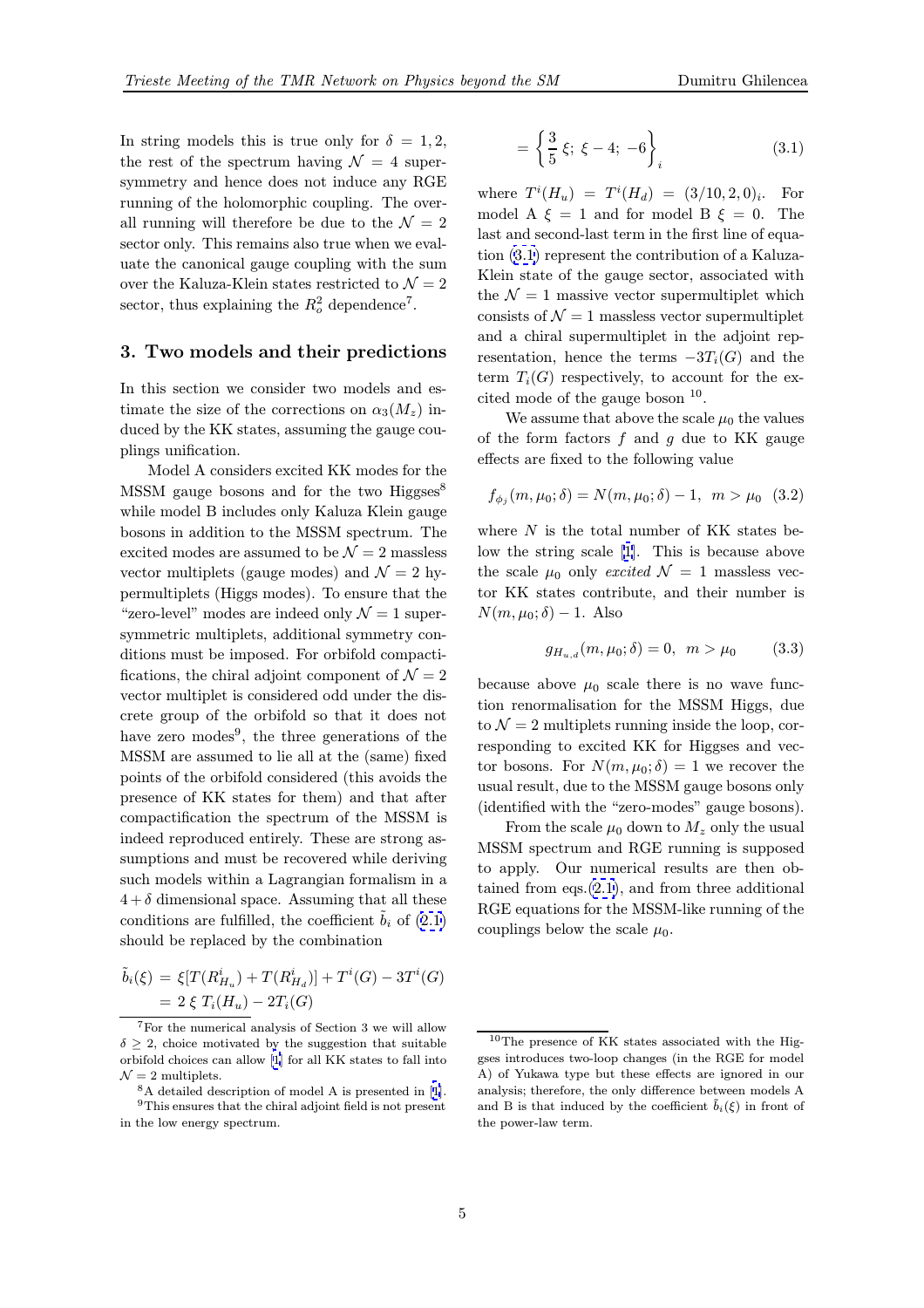#### 3.1 Numerical results

For the case the Higgs fields have towers of excited Kaluza-Klein modes (model A,  $\xi = 1$ ) we cannot obtain phenomenologically viable value<sup>11</sup> for  $\alpha_3(M_z)$  [2]. In this case, the prediction for the strong coupling  $\alpha_3(M_z)$  from unification condition lies above the MSSM value [2], in disagreement with the experiment. Additional two-loop effects abov[e d](#page-6-0)ecompactification scale which we included here (and were neglected in [2]) further increase  $\alpha_3(M_z)$  by [a](#page-6-0)n amount of about  $3-4\%$ from the results of [2]. The values of the unification scale  $\Lambda$  and of the decoupling scale  $\mu_0$ are also systematically increased fro[m](#page-6-0) the predictions of [2] by an amount of about 10%. This gives an idea of the [si](#page-6-0)ze of the two-loop corrections for the aforementioned quantities, relative to their predictions which ignored two-loop terms above  $\mu_0$  [2[\].](#page-6-0) Two-loop corrections will increase even further from these values if one considers additional towers of KK states for the fermions which would bring an increase of the unified coupling [2] ([du](#page-6-0)e to their positive  $\Delta b_i$ ) and hence the contributions of the integrals in (2.1) become more significant.

When the MSSM Higgs fields do not have t[o](#page-6-0)wers of excited states (model B,  $\xi = 0$ ) the results are presented in Table 1. The[y](#page-2-0) [sh](#page-2-0)ow that for an acceptable value for  $\alpha_3(M_z)$ , the unification of the gauge couplings takes place at a scale of about  $10^{14}$  GeV while the scale of new spatial dimensions is only slightl[y](#page-7-0) smaller, with values also in the region of  $10^{14}$  GeV and the ratio of the two less than 10. The number of KK states is not very large and it is usually restricted by the values of the one-loop beta coefficients  $b_i(\xi)$  which in turn depend on the way we assign Kaluza-Klein states to the low energy spectrum. The validity of perturbation theory also requires that  $N\alpha \leq 4\pi$ , condition which is respected in our case. We see from Tables 1 and 2 that the unification of the gauge couplings leads to good predictions for the strong coupling  $\alpha_3(M_z)$ , in agreement with the experimental value<sup>12</sup>.

The different behaviour of  $\alpha_3(M_z)$  for the two models (A and B) considered can be explained from eqs.(2.1) giving

$$
\alpha_3^{-1}(M_z) - \alpha_3^{-1}(M_z) = \frac{3}{14\pi} (2 - 3\xi)
$$
  
 
$$
\times \left\{ \frac{\pi^{\delta/2}}{\delta \Gamma(1 + \delta/2)} \left[ \left( \frac{\Lambda}{\mu_0} \right)^{\delta} - 1 \right] - \ln \frac{\Lambda}{\mu_0} \right\}
$$
  
+*two-loop term* (3.4)

where  $\alpha_3^o(M_z)$  is the MSSM value for the strong coupling. For  $\xi = 0$  the Higgs fields do not have Kaluza-Klein towers of excited modes and since the second bracket in (3.4) is positive,  $\alpha_3(M_z) \leq$  $\alpha_3^o(M_z) \approx 0.126$  which leads to good phenomenological results, as shown in Table 1. If  $\xi = 1$ (model A) the strong coupling is increased above the MSSM prediction and above the experimental upper limit,  $\alpha_3(M_z) \ge \alpha_3^o(M_z) \approx 0.126$ ; twoloop terms in (3.4) cannot change this result, for the perturbation theory to be valid.

One could consider other models of assigning Kaluza-Klein states to the low-energy spectrum. One can include Kaluza-Klein towers for the fermions [1, 4] which will enhance the twoloop KK contribution above the scale  $\mu_0$  as mentioned. Other constructions motivated by specific string models [1, 16] are possible, but we will not consi[d](#page-6-0)e[r](#page-6-0) these cases here. It must be mentioned that a good accuracy for the prediction for  $\alpha_3(M_Z)$  is achieved if the number of KK states below the stri[ng](#page-6-0) [sca](#page-6-0)le is significant so that  $eq.(2.1)$  is accurate. Finally, lowering the string scale in the "TeV" region as a result of the powerlaw running of the gauge couplings is affected by fine [tun](#page-2-0)ing effects as emphasized in [2].

#### 4. Conclusions

We estimated in a full two loop anal[ys](#page-6-0)is the correction on  $\alpha_3(M_z)$  following from the condition of gauge couplings unification in two models with Kaluza-Klein states. Summing up the logarithmic individual contributions of these states to the RGE equations gives the power-law running of the couplings valid to all orders in perturbation theory and this correctly includes the threshold effects due to log's of ratios of (physical) masses of Kaluza-Klein states of different levels.

<sup>11</sup>This statement is subject to further threshold corrections at the high scale which may change this value of  $\alpha_3(M_z)$ 

<sup>&</sup>lt;sup>12</sup>The average value for  $\alpha_3(M_z)=0.119 \pm 0.002$ , [15].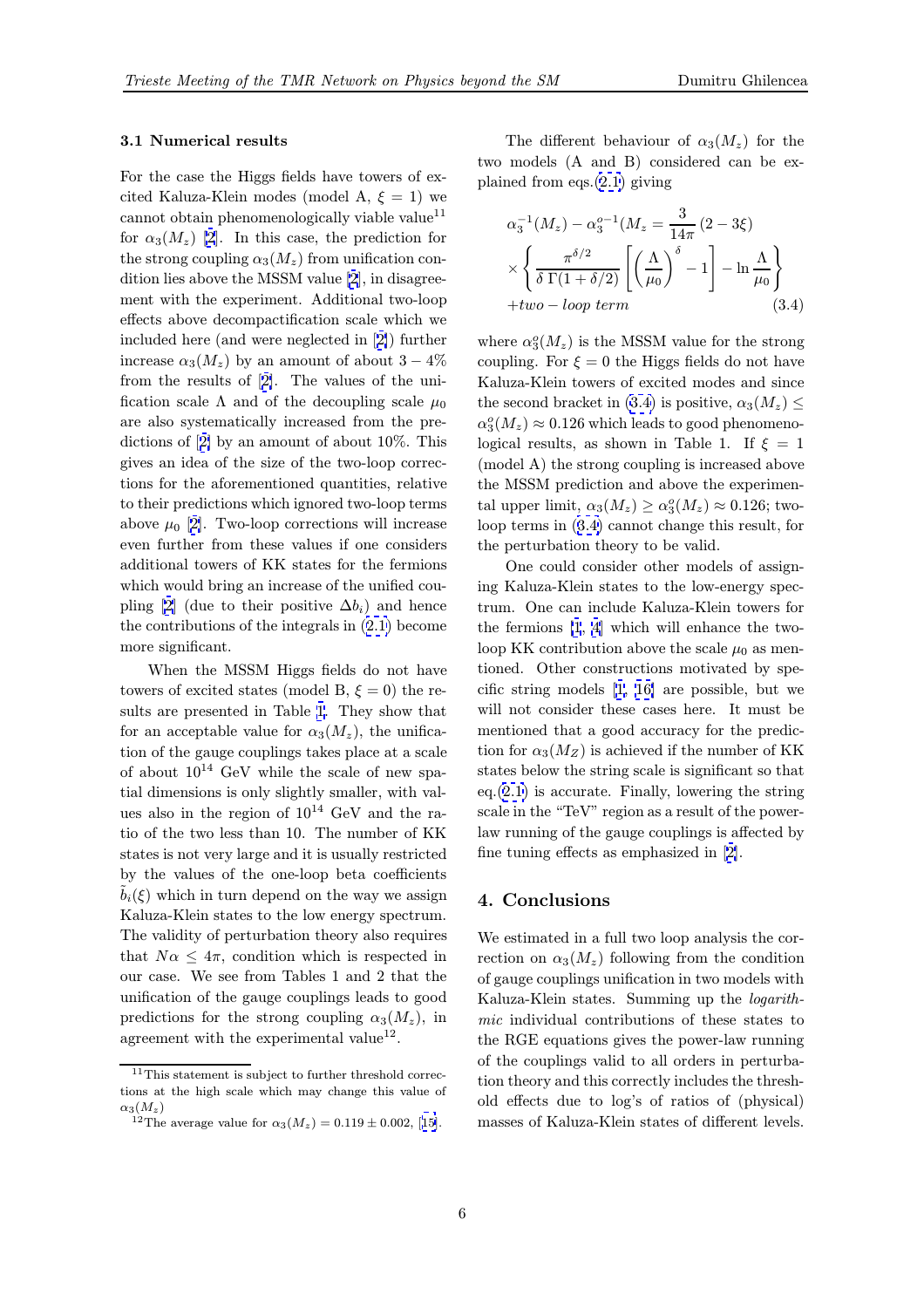<span id="page-6-0"></span>Since the contribution of the Kaluza-Klein states to the wave-function renormalisation of the lowenergy (MSSM) spectrum is evaluated in oneloop only, our analysis is valid in two-loop order. The two-loop effects above the decompactifica[tion](http://www-spires.slac.stanford.edu/spires/find/hep/www?j=PHRVA%2CD{57}%2C6638) [scale](http://www-spires.slac.stanford.edu/spires/find/hep/www?j=PHRVA%2CD{57}%2C6638) [are](http://www-spires.slac.stanford.edu/spires/find/hep/www?j=PHRVA%2CD{57}%2C6638) [more](http://www-spires.slac.stanford.edu/spires/find/hep/www?j=PHRVA%2CD{57}%2C6638) [significant](http://www-spires.slac.stanford.edu/spires/find/hep/www?j=PHRVA%2CD{57}%2C6638) [when](http://www-spires.slac.stanford.edu/spires/find/hep/www?j=PHRVA%2CD{57}%2C6638) [one](http://www-spires.slac.stanford.edu/spires/find/hep/www?j=PHRVA%2CD{57}%2C6638) [considers](http://www-spires.slac.stanford.edu/spires/find/hep/www?j=PHRVA%2CD{57}%2C6638) KK states associated with the fermionic sector, since they increase the gauge couplings and thus [the two loop contribution. Otherwise, their con](http://www-spires.slac.stanford.edu/spires/find/hep/www?j=NUPHA%2CB{279}%2C465)tribution is in the region of 4% for  $\alpha_3(M_z)$  and 10% for the mass scales of the model. Lowering [the unification scale in the "TeV" region as an](http://www-spires.slac.stanford.edu/spires/find/hep/www?j=PHLTA%2CB{169}%2C354) effect of the power-law running is not possible without fine-tuning effects. The results are subject to additional string threshold effects at the high scale, not included in this work.

## 5. Acknowledgments

The author thanks Graham Ross for useful discussions. D.G. acknowledges the financial support from the part of the University of Oxford.

### References

- [1] K.R. Dienes, E. Dudas and T. Gherghetta, Nucl. Phys. B 537 (1999) 47 and references therein; K.R. Dienes, E. Dudas and T. Gherghetta, Phys. Lett. B 436 (1998) 55.
- [2] D. Ghilencea and G.G. Ross, *Phys. Lett.* **[B 442](http://www-spires.slac.stanford.edu/spires/find/hep/www?j=NUPHA%2CB{537}%2C47)** [\(1998\) 165.](http://www-spires.slac.stanford.edu/spires/find/hep/www?j=NUPHA%2CB{537}%2C47)
- [3] [A.Perez-Lorenzana, R.N. Mo](http://www-spires.slac.stanford.edu/spires/find/hep/www?j=PHLTA%2CB{436}%2C55)hapatra, preprint hep-ph/9904504; H.C. Cheng, B.A. Dobrescu, C.T. Hill, preprint hep-ph/9[906327](http://www-spires.slac.stanford.edu/spires/find/hep/www?j=PHLTA%2CB{442}%2C165).
- [\[4\]](http://www-spires.slac.stanford.edu/spires/find/hep/www?j=PHLTA%2CB{442}%2C165) [C.D.](http://www-spires.slac.stanford.edu/spires/find/hep/www?j=PHLTA%2CB{442}%2C165) [Caro](http://www-spires.slac.stanford.edu/spires/find/hep/www?j=PHLTA%2CB{442}%2C165)ne, preprint hep-ph/9902407; P.H. Frampton and A. Rasin hep-ph/9903479.
- [5] [T.R.](http://xxx.lanl.gov/abs/hep-ph/9904504) [Taylor](http://xxx.lanl.gov/abs/hep-ph/9904504) [and](http://xxx.lanl.gov/abs/hep-ph/9904504) [G. Veneziano,](http://xxx.lanl.gov/abs/hep-ph/9906327) Phys. Lett. B 212 (1988) 147.
- [6] I. Antoniadis and K. Benakli, [Phys.](http://xxx.lanl.gov/abs/hep-ph/9902407) [Lett.](http://xxx.lanl.gov/abs/hep-ph/9902407) B 326 (1994) 69; I. Antoniadi[s,](http://xxx.lanl.gov/abs/hep-ph/9903479) [K.](http://xxx.lanl.gov/abs/hep-ph/9903479) [Benakli](http://xxx.lanl.gov/abs/hep-ph/9903479) [a](http://xxx.lanl.gov/abs/hep-ph/9903479)nd M. Quiros, Phys. Lett. B 331 (1994[\) 313.](http://www-spires.slac.stanford.edu/spires/find/hep/www?j=PHLTA%2CB{212}%2C147)
- [\[7\]](http://www-spires.slac.stanford.edu/spires/find/hep/www?j=PHLTA%2CB{212}%2C147) [M.](http://www-spires.slac.stanford.edu/spires/find/hep/www?j=PHLTA%2CB{212}%2C147) [Lanzagorta](http://www-spires.slac.stanford.edu/spires/find/hep/www?j=PHLTA%2CB{212}%2C147) and G.G. Ross, [Phys. Lett.](http://www-spires.slac.stanford.edu/spires/find/hep/www?j=PHLTA%2CB{326}%2C69) B 349 (1995) 319.
- [\[8\]](http://www-spires.slac.stanford.edu/spires/find/hep/www?j=PHLTA%2CB{326}%2C69) [D.](http://www-spires.slac.stanford.edu/spires/find/hep/www?j=PHLTA%2CB{326}%2C69) [Ghilen](http://www-spires.slac.stanford.edu/spires/find/hep/www?j=PHLTA%2CB{326}%2C69)[cea and Graham Ross, to b](http://www-spires.slac.stanford.edu/spires/find/hep/www?j=PHLTA%2CB{331}%2C313)e submitted.
- [\[9\] M. Shifman,](http://www-spires.slac.stanford.edu/spires/find/hep/www?j=PHLTA%2CB{349}%2C319) Int. J. Mod. Phys. A 11 [\(1996\)](http://www-spires.slac.stanford.edu/spires/find/hep/www?j=PHLTA%2CB{349}%2C319) 5761.
- [10] V.A. Novikov, M.Shifman, A.Vainshtein and V.Zakharov, Phys. Lett. B 166 [\(1986\)](http://www-spires.slac.stanford.edu/spires/find/hep/www?j=IMPAE%2CA{11}%2C5761) [329.](http://www-spires.slac.stanford.edu/spires/find/hep/www?j=IMPAE%2CA{11}%2C5761)
- [11] N. Arkani-Hamed and H. Murayama, Phys. Rev. D 57 (1998) 6638; N. Arkani-Hamed and H. Murayama, hep-th/9707133.
- [12] S. Hamidi and C. Vafa, Nucl. Phys. **B 279** (1987) 465; L. Dixon, D. Friedan, E. [Martimec](http://www-spires.slac.stanford.edu/spires/find/hep/www?j=PHRVA%2CD{57}%2C6638) and S. Shenker, Nucl. Phys. B 282 (1987) 13.
- [13] L.Ibanez a[nd](http://xxx.lanl.gov/abs/hep-th/9707133) [H.P.](http://xxx.lanl.gov/abs/hep-th/9707133) [Nilles,](http://xxx.lanl.gov/abs/hep-th/9707133) *[Phys. Lett.](http://www-spires.slac.stanford.edu/spires/find/hep/www?j=NUPHA%2CB{279}%2C465)* **B** 169 (1986) 354.
- [14] T. Kobayashi, J[. Kubo, M. Mondragon and G](http://www-spires.slac.stanford.edu/spires/find/hep/www?j=NUPHA%2CB{282}%2C13). Zoupanos, hep-ph/9812221.
- [15] Particle Data Group, The [European](http://www-spires.slac.stanford.edu/spires/find/hep/www?j=PHLTA%2CB{169}%2C354) [Physical](http://www-spires.slac.stanford.edu/spires/find/hep/www?j=PHLTA%2CB{169}%2C354) Journal C 3 (1998), 87.
- [16] Z. Kakush[adze, preprint](http://xxx.lanl.gov/abs/hep-ph/9812221) hep-ph/9811193; Z. Kakushadze, preprint hep-ph/9812163.